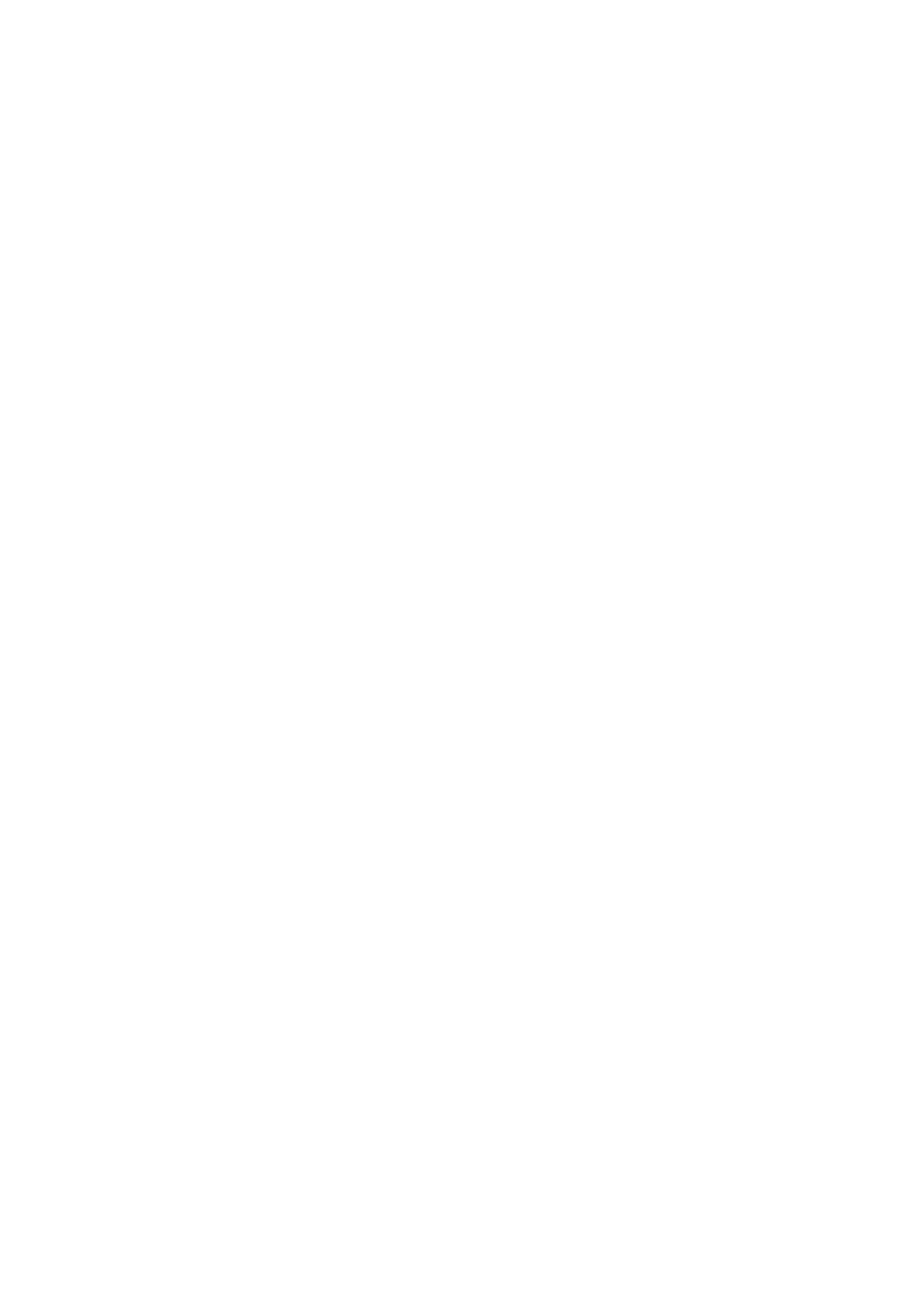

# PUBLIC BROADCASTING ACT 2014

### **Arrangement of Sections**

### **Section**

| 1  |                                               |    |
|----|-----------------------------------------------|----|
| 2  |                                               |    |
| 3  |                                               |    |
| 4  |                                               |    |
| 5  |                                               |    |
|    | PART II: ESTABLISHMENT AND GUIDING PRINCIPLES | 6  |
| 6  |                                               |    |
| 7  |                                               |    |
|    | <b>PART III: STRUCTURE</b>                    | 8  |
| 8  |                                               |    |
| 9  |                                               |    |
| 10 |                                               |    |
| 11 |                                               |    |
| 12 |                                               |    |
| 13 |                                               |    |
| 14 |                                               |    |
| 15 |                                               |    |
| 16 |                                               |    |
|    | <b>PART IV: SERVICES</b>                      | 11 |
| 17 |                                               |    |
| 18 |                                               |    |
| 19 |                                               |    |
| 20 |                                               |    |
|    | <b>PART V: FUNDING</b>                        | 12 |
| 21 |                                               |    |
| 22 |                                               |    |
|    |                                               |    |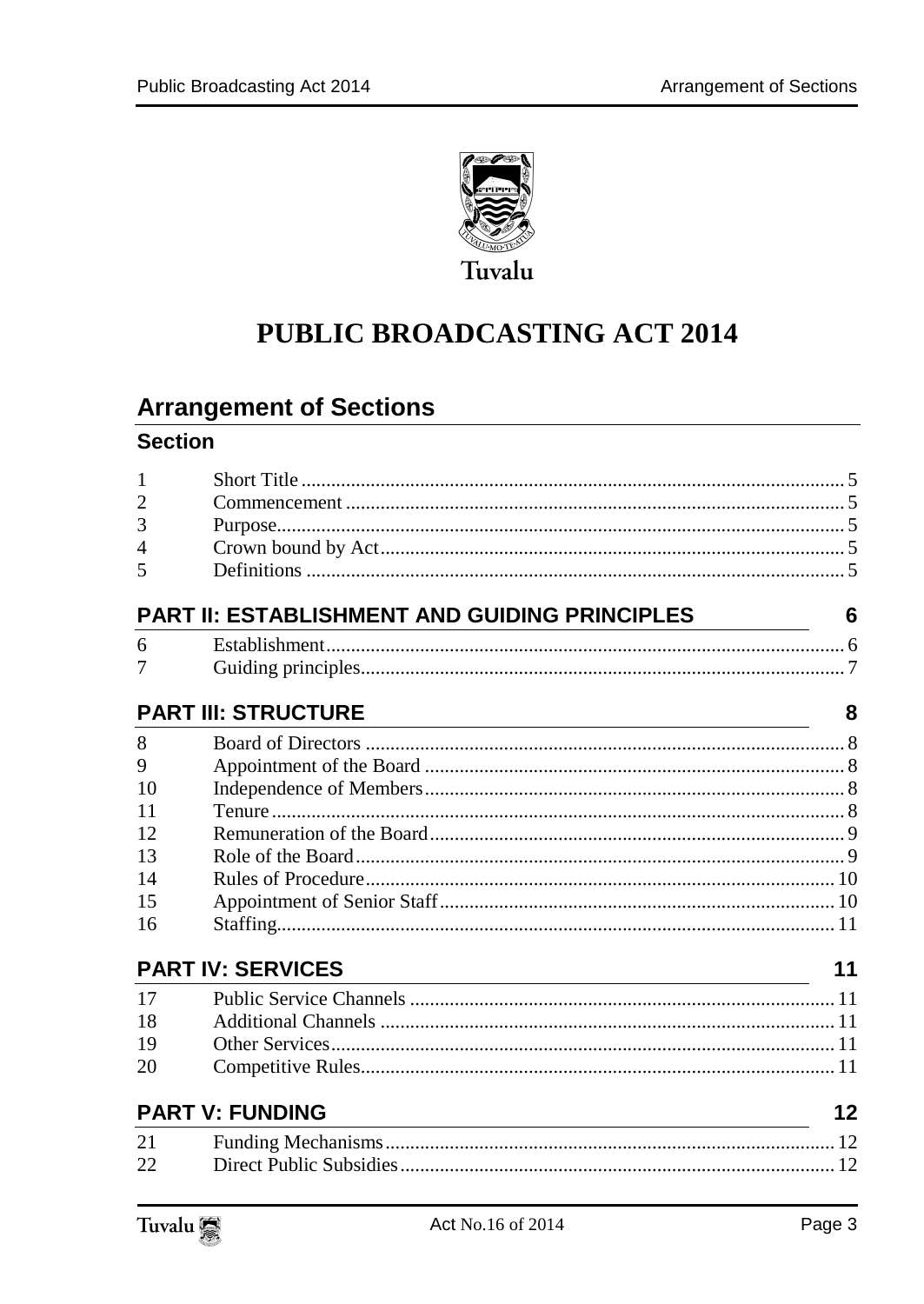| 23 |                                                                                                  |    |
|----|--------------------------------------------------------------------------------------------------|----|
| 24 |                                                                                                  |    |
|    | <b>PART VI: ACCOUNTABILITY</b>                                                                   | 13 |
| 25 |                                                                                                  |    |
| 26 |                                                                                                  |    |
| 27 |                                                                                                  |    |
| 28 |                                                                                                  |    |
|    |                                                                                                  |    |
|    | <b>PART VII: MISCELLANEOUS PROVISIONS</b>                                                        |    |
| 29 | $\overline{\phantom{a_{1}^{1}}\phantom{a_{1}}\phantom{a_{1}}\phantom{a_{1}}\phantom{a_{1}}}}$ 14 |    |
| 30 |                                                                                                  |    |
| 31 |                                                                                                  |    |
|    | <b>PART VIII: TRANSITIONAL AND FINAL PROVISIONS</b>                                              |    |
| 32 |                                                                                                  |    |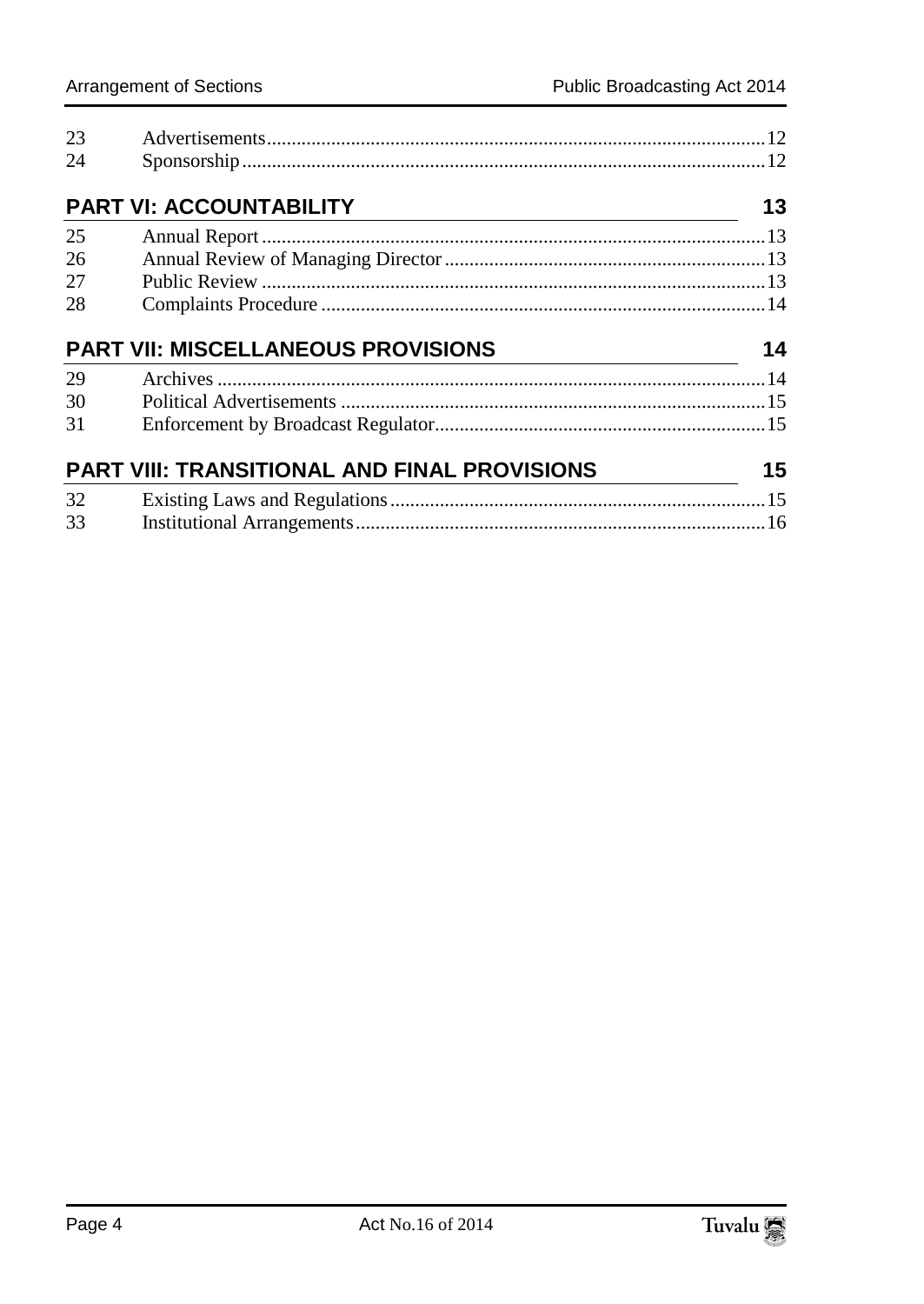

# **PUBLIC BROADCASTING ACT 2014**

### **AN ACT TO PROMOTE QUALITY PUBLIC SERVICE BROADCASTING AND THE FREE FLOW OF INFORMATION IN THE PUBLIC INTEREST**

Commencement [1st January, 2015]

#### <span id="page-4-0"></span>**1 Short Title**

This Act may be cited as the Public Broadcasting Act 2014.

#### <span id="page-4-1"></span>**2 Commencement**

This Act shall come into effect on such date as the Minister by notice appoints.

#### <span id="page-4-2"></span>**3 Purpose**

- (1) To promote the provision of high-quality broadcast programming to the public at large;
- (2) To promote and guarantee the independence of the public service broadcaster from political or commercial interference within a framework of accountability to the public; and
- (3) To ensure stable financial provision for the public service broadcaster.

#### <span id="page-4-3"></span>**4 Crown bound by Act**

This Act binds the Crown

#### <span id="page-4-4"></span>**5 Definitions**

In this Act, unless the context otherwise requires: –

**"advertisement"** is any public announcement intended to promote the sale, purchase or rental of a product or service, to advance a cause or idea or to

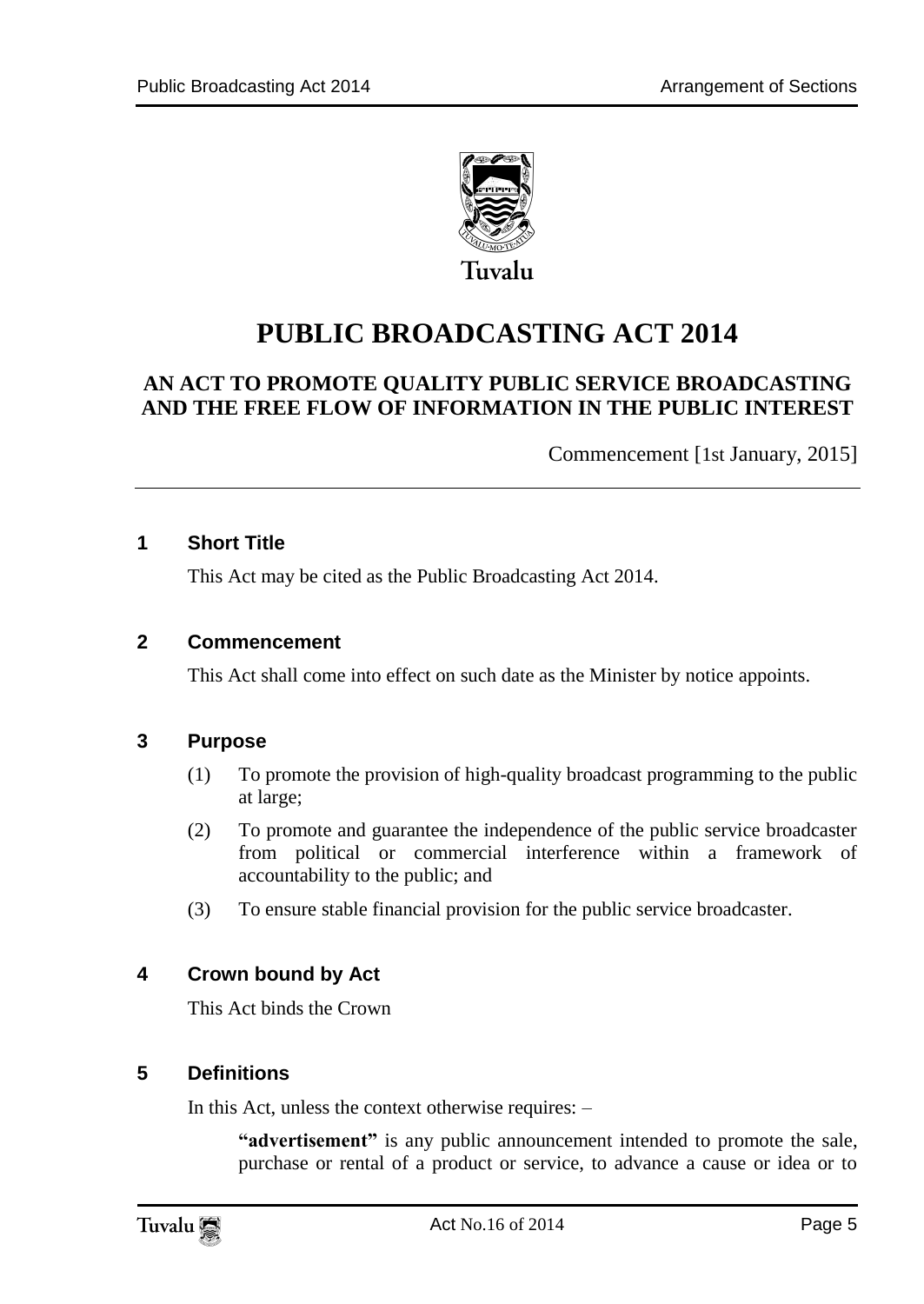bring about some other effect desired by the advertiser, for which broadcasting time has been given up to the advertiser for remuneration or similar consideration;

**"broadcasting service"** is a defined service which consists in the broadcasting of television or sound material to the public, sections of the public or subscribers to such service;

**"code of broadcasting practice"** is a set of standards relating to programme content and broadcast practices;

**"independent producer"** is an individual or company who produces programmes for radio or television and who is independent of any particular broadcaster;

**"ethnic/minority programming service"** is a unit within a broadcaster devoted to a certain language or ethnic group and which provides news services and other programming by and for that group, in its language, and reflecting its culture and interests;

**"programme schedule"** is a plan indicating the general types of programmes proposed to be broadcast, along with the percentage of broadcasting time to be devoted to such programmes and to advertising, and the target audience;

**"sponsorship"** is the participation of a natural or legal person, who is not engaged in broadcasting activities or the production of audiovisual works, in the direct or indirect financing of a programme with a view to promoting the name, trademark or image of that person.

### <span id="page-5-0"></span>**PART II: ESTABLISHMENT AND GUIDING PRINCIPLES**

#### <span id="page-5-1"></span>**6 Establishment**

- (1) The Broadcasting Corporation of Tuvalu (hereinafter called " **TVBC"** is established as a non-profit public service broadcasting organisation with its seat in Funafuti and serving the whole of Tuvalu. TVBC is a public institution which is accountable to the public through the parliament.
- (2) TVBC shall enjoy operational and administrative autonomy from any other person or entity, including the government and any of its agencies, and no person or entity shall seek to influence the members or staff of TVBC in the discharge of their duties, or to interfere with the activities of TVBC, except as specifically provided for by law. This autonomy shall be respected at all times.
- (3) TVBC shall have all powers, direct or incidental, as are necessary to undertake its functions as provided for in this law. In particular, it shall have full legal personality, including the power to acquire, hold and dispose of property.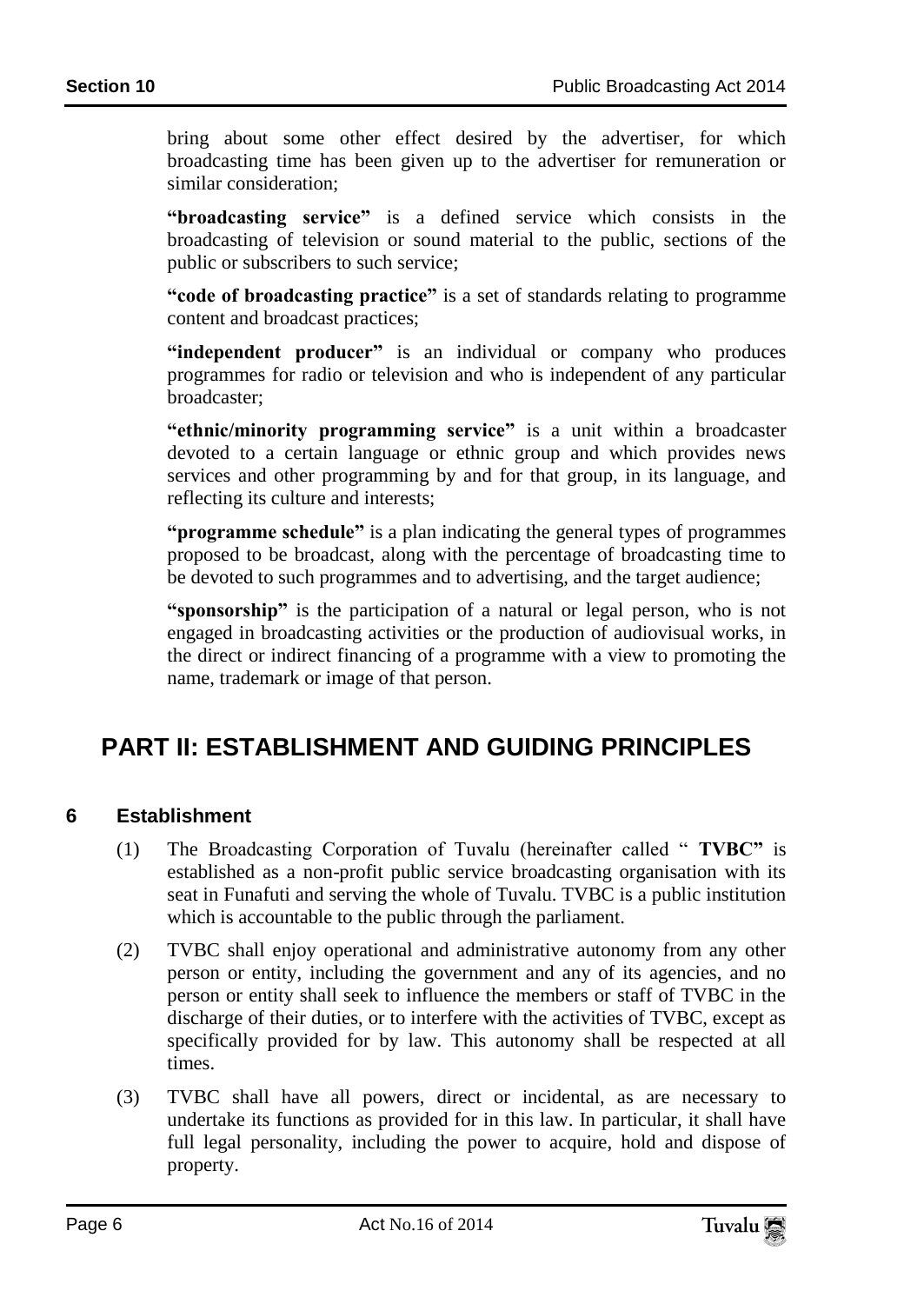#### <span id="page-6-0"></span>**7 Guiding principles**

- (1) TVBC has an overall mandate to provide a wide range of programming for the whole of Tuvalu that informs enlightens and entertains, and that serves all the people of Tuvalu, taking into account ethnic, cultural and religious diversity.
- (2) TVBC shall provide innovative and high quality broadcasting, which reflects the range of views and perspectives held in society, satisfies the needs and interests of the general public in relation to informative broadcasting, and complements programming provided by private broadcasters.
- (3) To fulfil its public service broadcasting role, TVBC shall strive to provide a broadcasting service that: –
	- (a) is independent of governmental, political or economic control, reflects editorial integrity and does not present the views or opinions of TVBC;
	- (b) includes comprehensive, impartial and balanced news and current affairs programming, including during prime time, covering national and international events of general public interest;
	- (c) contributes to a sense of national identity, while reflecting and recognising the cultural diversity of Tuvalu;
	- (d) gives a voice to all ethnic groups and minorities, including through the establishment of Ethnic/Minority Programming Services and the provision of programming in ethnic/minority languages;
	- (e) strikes a balance between programming of wide appeal and specialised programmes that serve the needs of different audiences;
	- (f) provides appropriate coverage of the proceedings of key decisionmaking bodies, including the parliament;
	- (g) includes programmes that are of interest to different regions;
	- (h) ensures the diffusion of important public announcements;
	- (i) provides a reasonable proportion of educational programmes and programmes oriented towards children;
	- (j) promotes programme production within the islands of Tuvalu; and
	- (k) contributes to informed debate and critical thought.
- (4) To encourage and promote programme production within Tuvalu, and to ensure that its programmes reflect a wide variety of views and perspectives, TVBC shall work towards the goal of obtaining 20% of its total broadcasting from independent producers based in Tuvalu/pacific region
- (5) Ensure that the government provide, complement, assist, and support a national policy that will most effectively make public telecommunications services freely available to all citizens of Tuvalu;
- (6) Utilize public television and radio stations and public telecommunications services as valuable local community resources for utilizing electronic media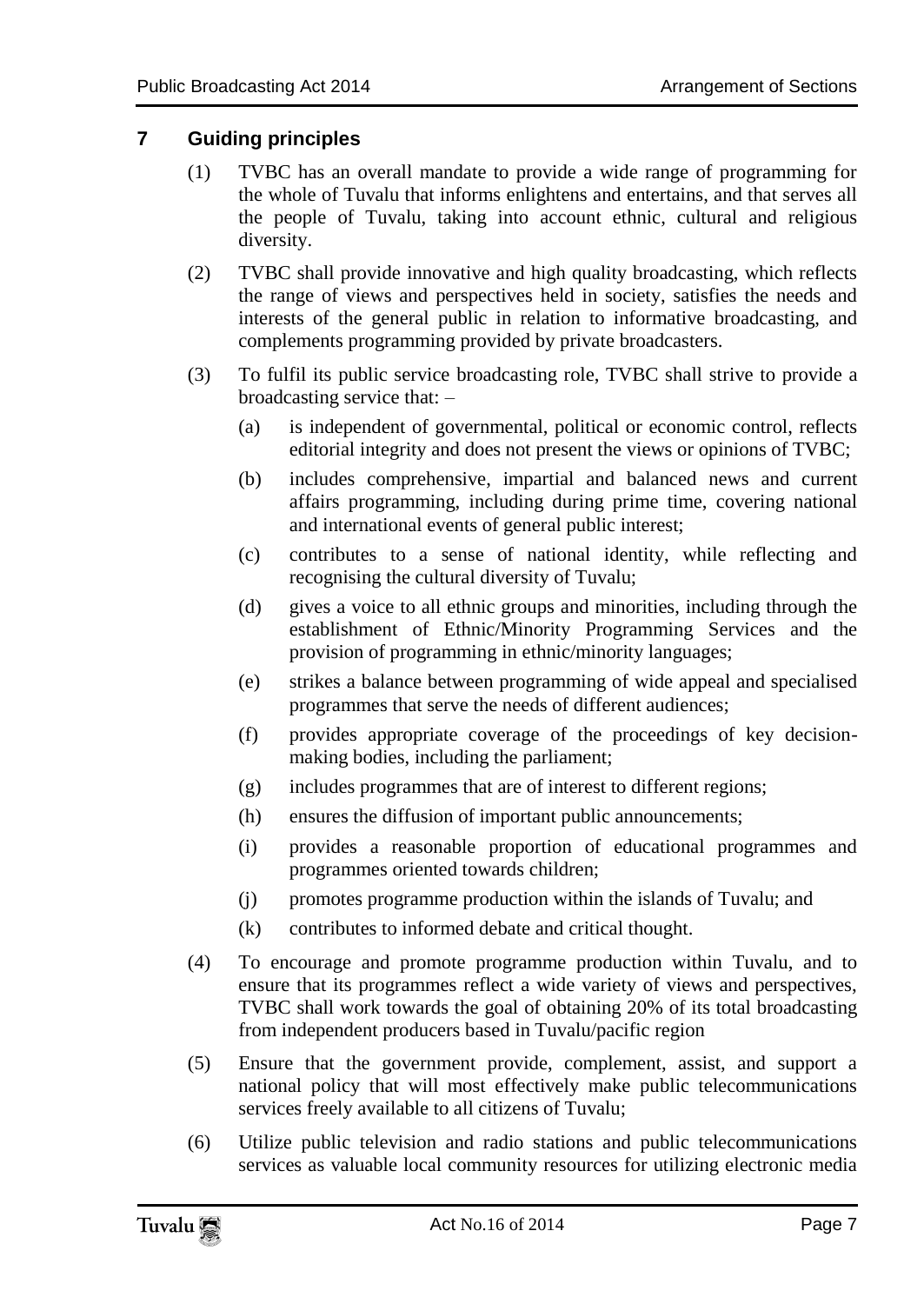to address national concerns and solve local problems through community programs and outreach programs;

- (7) Ensure that all citizens of Tuvalu have access to public telecommunications services through all appropriate available telecommunications distribution technologies; and
- <span id="page-7-0"></span>(8) Provide a private corporation to facilitate the development of public telecommunications and to afford maximum protection from extraneous interference and control.

### **PART III: STRUCTURE**

#### <span id="page-7-1"></span>**8 Board of Directors**

- (1) TVBC shall be governed by a Board of Directors (hereinafter called **"the Board"**) with overall responsibility for TVBC's accountability, through the office of the Parliament, to the people of Tuvalu.
- (2) The Board shall be composed of six (6) members who shall have some relevant expertise, by virtue of their education or experience, including in the fields of broadcasting, policy, law, technology, journalism and/or business.

### <span id="page-7-2"></span>**9 Appointment of the Board**

Members of the Board shall be appointed by Parliament by simple majority and in accordance with its Rules of Procedure.

#### <span id="page-7-3"></span>**10 Independence of Members**

- (1) All members of the Board shall be independent and impartial in the exercise of their functions and shall, at all times, seek to promote the Guiding Principles set out in section 7.
- (2) Board members shall neither seek nor accept instruction in the performance of their duties from any authority, except as provided by law.
- (3) Board members shall act at all times in the overall public interest and shall not use their appointment to advance their personal interests, or the personal interests of any other party or entity.

#### <span id="page-7-4"></span>**11 Tenure**

(1) Members shall serve on the Board for four (4) years and may be re-elected to serve a maximum of two (2) terms.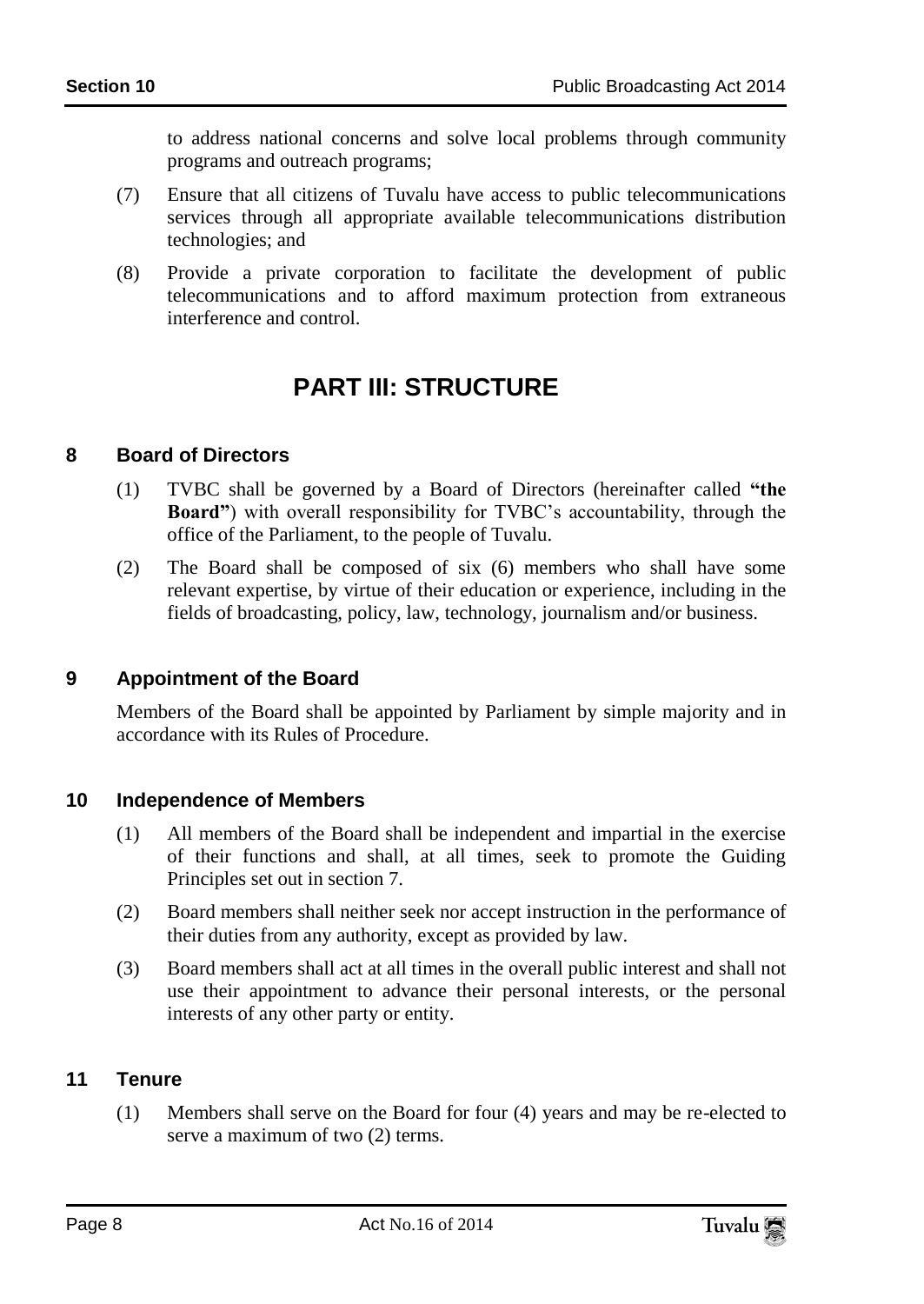- (2) Notwithstanding sub-section (1), from among the first group of appointees to the Board three (3) individuals shall be identified by lot whose initial term of office shall be just two (2) years and another three (3) individuals whose initial term of office shall be four (4) years and, for these individuals, their first term shall count as a full term.
- (3) The parliament may remove a member from the Board only after a hearing and where that individual: –
	- (a) becomes, by virtue of section 9(2), ineligible for appointment to the Board;
	- (b) is no longer able to perform his or her duties effectively; or
	- (c) fails, without valid excuse, to attend meetings of the Board for a period of more than six (6) months.
- (4) Where a Board member has been removed pursuant to sub-section (3), he or she shall have the right to appeal such removal to the courts.

#### <span id="page-8-0"></span>**12 Remuneration of the Board**

- (1) Members of the Board shall not receive remuneration for their work.
- (2) Members of the Board shall be compensated for actual expenses, including travel, accommodation and subsistence, incurred as a result of their duties as members of the Board.

#### <span id="page-8-1"></span>**13 Role of the Board**

- (1) The Board has overall responsibility for the determination of internal policy, for ensuring compliance with all policies and the Guiding Principles set out in section 7, for ensuring that TVBC meets the highest standards of probity and value for money, for appointment of senior staff, including the Managing Director, and for setting the overall strategy of TVBC.
- (2) The Board shall not interfere with the day-to-day management of TVBC or with the editorial independence of the Managing Director and his or her staff, although it does have responsibility for ensuring that, overall, editorial policy respects the Guiding Principles set out in section 7.
- (3) The Board shall, after consultation with the Managing Director, approve the Statutes of TVBC, which shall, in accordance with this law and other relevant legislation, establish policies, operational guidelines and procedures.
- (4) The Board shall, after consultation with the Managing Director, prepare an Annual Report and budget for TVBC, which shall be presented to the parliament for approval.

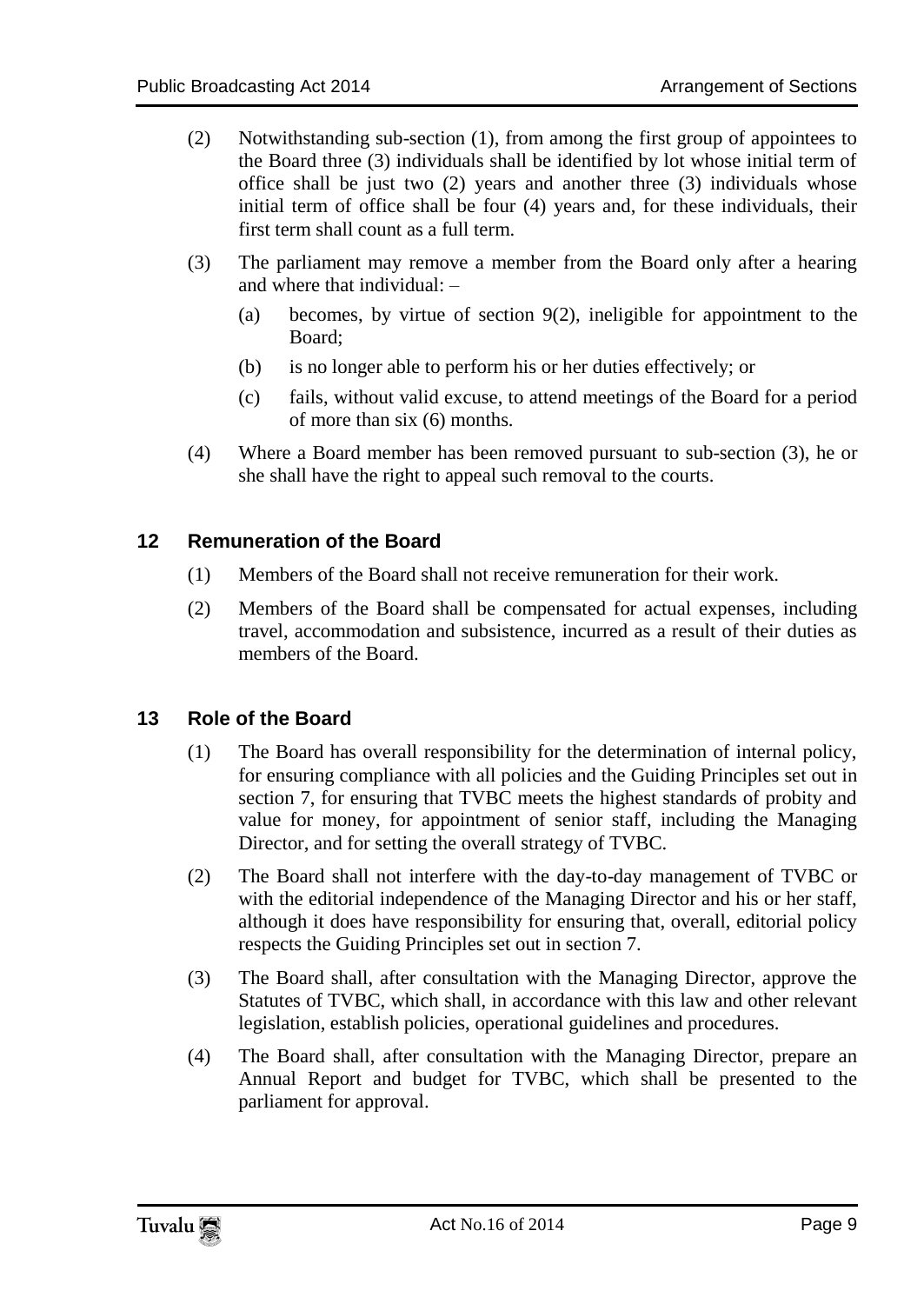#### <span id="page-9-0"></span>**14 Rules of Procedure**

- (1) The Board shall appoint its own Chairperson and Vice-Chairperson, and shall adopt such rules, in relation to meetings and other matters, as it considers necessary and appropriate to enable it to perform its functions.
- (2) The Board shall meet as often as it deems necessary and shall, in any case, meet at least once in every month. Meetings of the Board shall be convened by the Chairperson, provided that the Chairperson shall be required to convene a meeting at the request of not less than three (3) members. The quorum for meetings of the Board shall be five (4).
- (3) The Managing Director shall attend Board meetings as a non-voting member except where the Board has authorised his or her non attendance.
- (4) Except as otherwise provided, the Board shall take decisions on the basis of a majority vote of those members present, provided that in case of an equal vote, the Chairman shall have a deciding vote.

#### <span id="page-9-1"></span>**15 Appointment of Senior Staff**

- (1) The Board shall, as soon as is practical after its establishment and by a vote of at least two-thirds of its members present and voting, appoint a Managing Director for TVBC and may, by a similar vote, remove the Managing Director from office, provided that it agrees at the same time on a replacement.
- (2) The provisions of section 9(2) and section 10(2) shall apply, mutatis mutandis, to the Managing Director.
- (3) The Board shall not exercise its power to remove the Managing Director from office under sub-section (1) unless the Managing Director has breached the provisions of section 9(2) or he or she has committed a serious violation of his or her responsibilities under this law, including by failing to respect the Guiding Principles set out in section 7 or to advance the interests of TVBC.
- (4) A Managing Director shall have the right to appeal any removal from office under this section to the courts.
- (5) The Managing Director shall be appointed for a five (5) year period and may be reappointed. If no successor has been appointed at the end of the tenure of a Managing Director, that person shall remain in office for up to an additional three (3) months until a new Managing Director has been appointed.
- (6) The Managing Director shall, subject to section 13, be responsible for day-today management and, along with his or her editorial staff, editorial policy.
- (7) The Board shall appoint other senior staff, in accordance with a list set out in the Statutes, upon nomination by the Managing Director.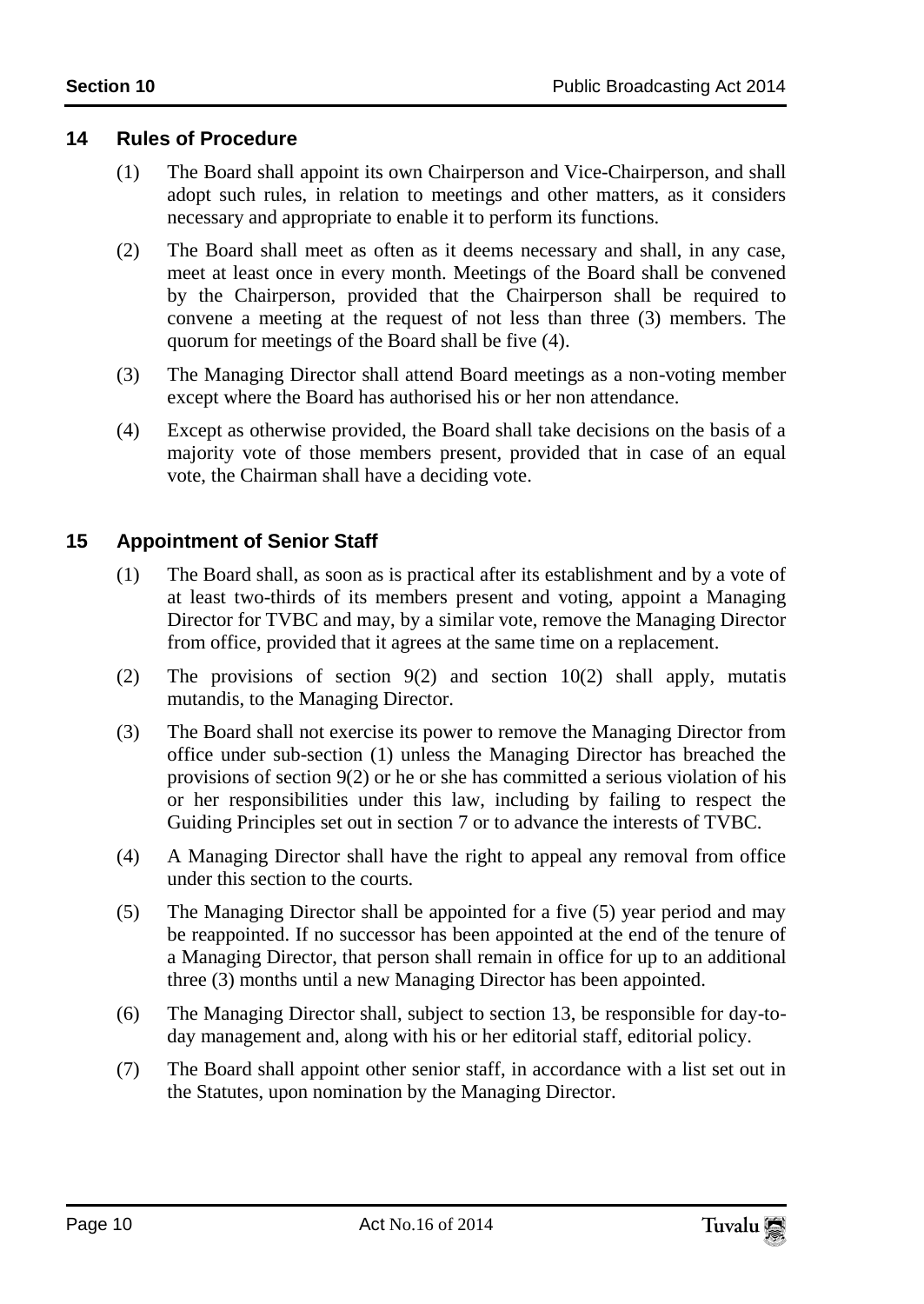#### <span id="page-10-0"></span>**16 Staffing**

- (1) The Managing Director shall, in accordance with the approved budget, appoint staff as required.
- (2) The Managing Director and staff shall neither seek nor accept instruction in the performance of their duties from any authority other than the Board, except as provided by law.
- <span id="page-10-1"></span>(3) The Managing Director and staff shall not use their appointments for personal benefit, or for the benefit of any party or entity other than TVBC.

### **PART IV: SERVICES**

#### <span id="page-10-2"></span>**17 Public Service Channels**

- (1) TVBC shall, at a minimum, broadcast five international free-to-air terrestrial television channels and two free-to-air terrestrial public service radio channels.
- (2) TVBC shall be guaranteed frequencies appropriate to its broadcasting obligations as provided for in sub-section (1).

#### <span id="page-10-3"></span>**18 Additional Channels**

TVBC shall be entitled to broadcast channels additional to those specified in section 16, whether this be via terrestrial broadcasting, satellite, cable or any other technical means, whether or not these channels are public service in nature, provided that where such broadcasting is otherwise licensed, TVBC shall also be required to obtain a license in the prescribed manner.

#### <span id="page-10-4"></span>**19 Other Services**

TVBC may engage in other activities, such as publishing, producing videos or providing teletext services, or otherwise disseminating content, including over the Internet, that are related to its general mandate, as long as these activities are consistent with the Guiding Principles set out in section 7.

#### <span id="page-10-5"></span>**20 Competitive Rules**

TVBC may not use its public funding to subsidise any commercial services it provides, although it may subsidize its public service operations with profits from its commercial services.

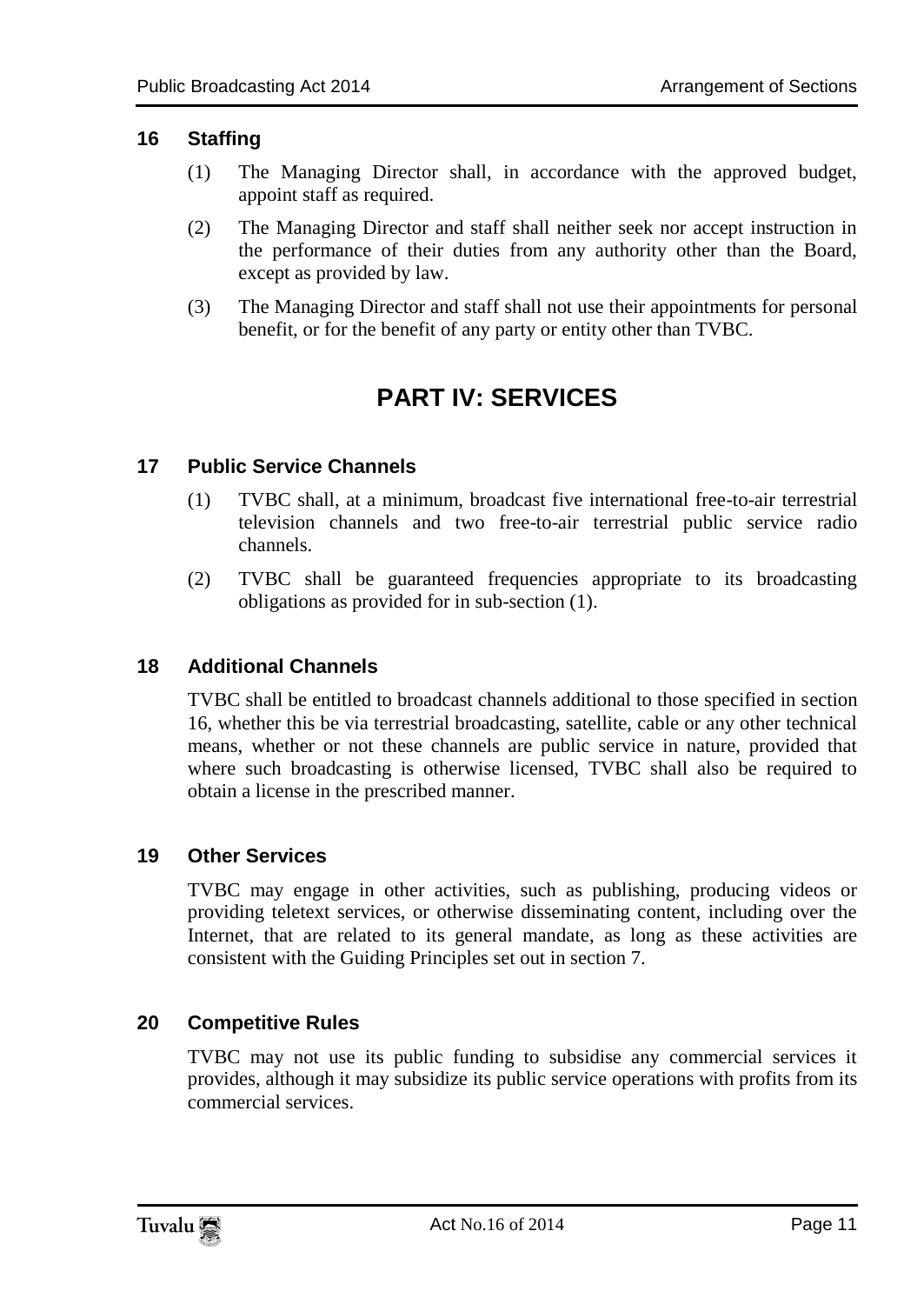### **PART V: FUNDING**

#### <span id="page-11-1"></span><span id="page-11-0"></span>**21 Funding Mechanisms**

- (1) TVBC may obtain funding from direct public subsidies, from advertisements, from sponsorship and other commercial activities, and from donations.
- (2) The Board shall formally present a proposed budget for TVBC for the coming year, along with the Annual Report and externally audited accounts, to the parliament for approval.

#### <span id="page-11-2"></span>**22 Direct Public Subsidies**

- (1) Where the approved budget for TVBC includes a direct public subsidy, this shall be paid for out of the consolidated fund.
- (2) Any direct public subsidy shall not be used to fund programme production but shall instead be used to defray infrastructure and other technical costs.

#### <span id="page-11-3"></span>**23 Advertisements**

- (1) TVBC may carry advertisements, provided that it shall not:
	- (a) broadcast advertisements which exceed 7½% of the total broadcast time during any given day or 10% of any given hour or programme;
	- (b) obtain more than 25% of its total revenues from advertising and other commercial activities; or
	- (c) rely on any other public financing to directly subsidise or unfairly promote its advertising.
- (2) All advertisements shall be clearly identifiable as such.
- (3) Advertisements shall be fair and honest, and shall not be misleading or prejudice the interests of consumers.
- (4) Advertisers shall not seek to influence programming.

#### <span id="page-11-4"></span>**24 Sponsorship**

- (1) Sponsored programmes shall be clearly identified as such by credits at the beginning and end of the programme.
- (2) Sponsorship shall in no way affect the content or scheduling of a programme.
- (3) News and current affairs programmes shall not be sponsored.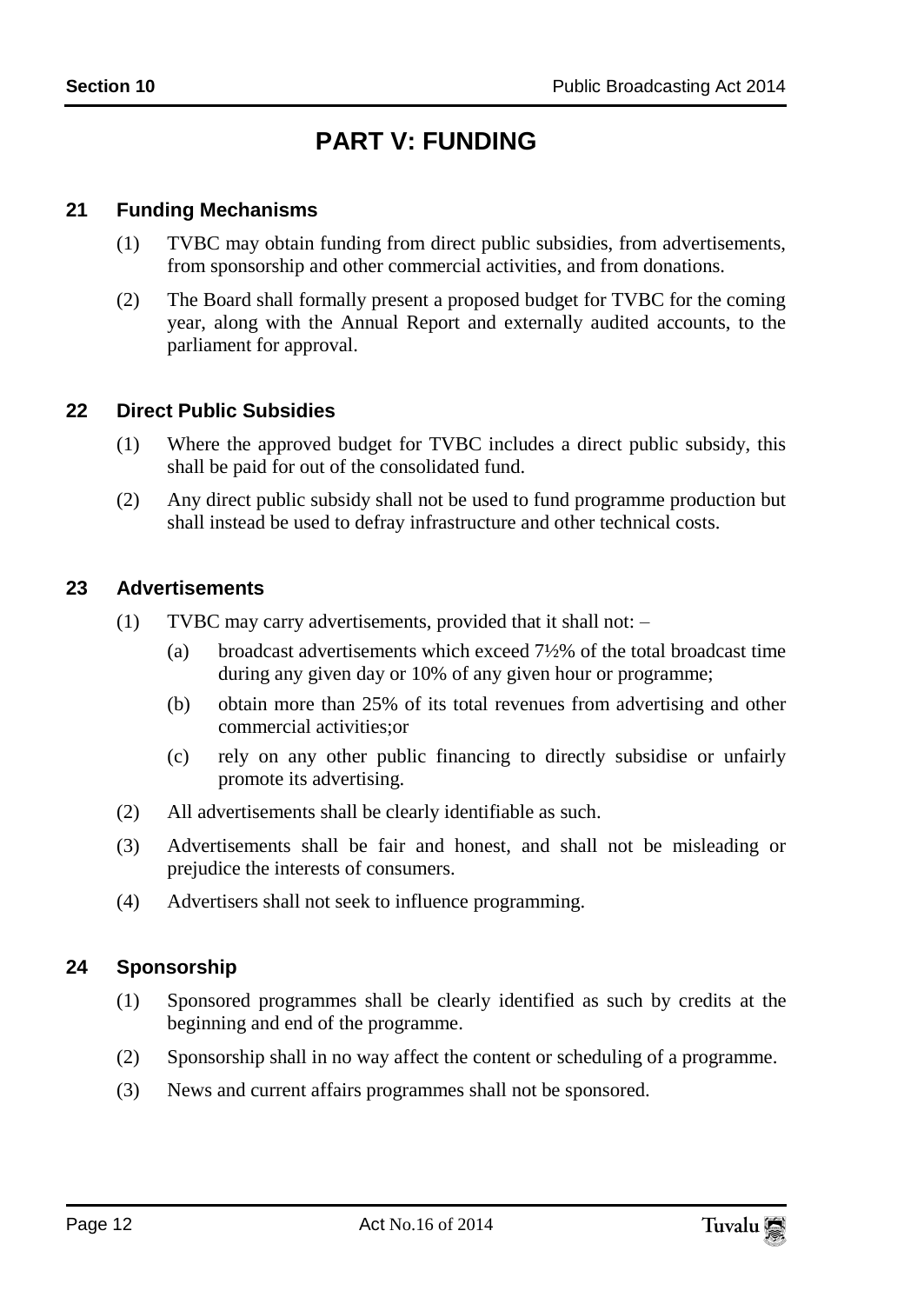## **PART VI: ACCOUNTABILITY**

#### <span id="page-12-1"></span><span id="page-12-0"></span>**25 Annual Report**

- (1) The Board shall publish and distribute widely an Annual Report, along with externally audited accounts, for TVBC. Each Annual Report shall include the following information: –
	- (a) a summary of the externally audited accounts, along with an overview of income and expenditure for the previous year;
	- (b) information on any company or enterprise that is wholly or partly owned, whether directly or indirectly, by TVBC;
	- (c) the budget for the following year;
	- (d) information relating to finance and administration;
	- (e) the objectives of TVBC for the previous year, the extent to which they have been met and its objectives for the upcoming year;
	- (f) editorial policy of TVBC;
	- (g) a description of the activities undertaken by TVBC during the previous year;
	- (h) the Programme Schedule and any planned changes to it;
	- (i) a list of programmes broadcast by TVBC that were prepared by independent producers, including the names of the producers or production companies responsible for each independent production;
	- (j) recommendations concerning public broadcasting; and
	- (k) information on complaints by viewers.
- (2) The Board shall formally place the Annual Report and externally audited accounts before the parliament for their consideration.

#### <span id="page-12-2"></span>**26 Annual Review of Managing Director**

- (1) The Board shall conduct an annual review of the Managing Director with a view to assessing his or her performance and to providing feedback on it.
- (2) The annual review referred to in sub-section (1) shall be published and widely disseminated.

#### <span id="page-12-3"></span>**27 Public Review**

In order to ensure transparency and to improve its service in the public interest, TVBC shall make an effort to ensure that it remains under constant review by the public, including by holding public meetings and seminars to look at ways it might better serve the public interest.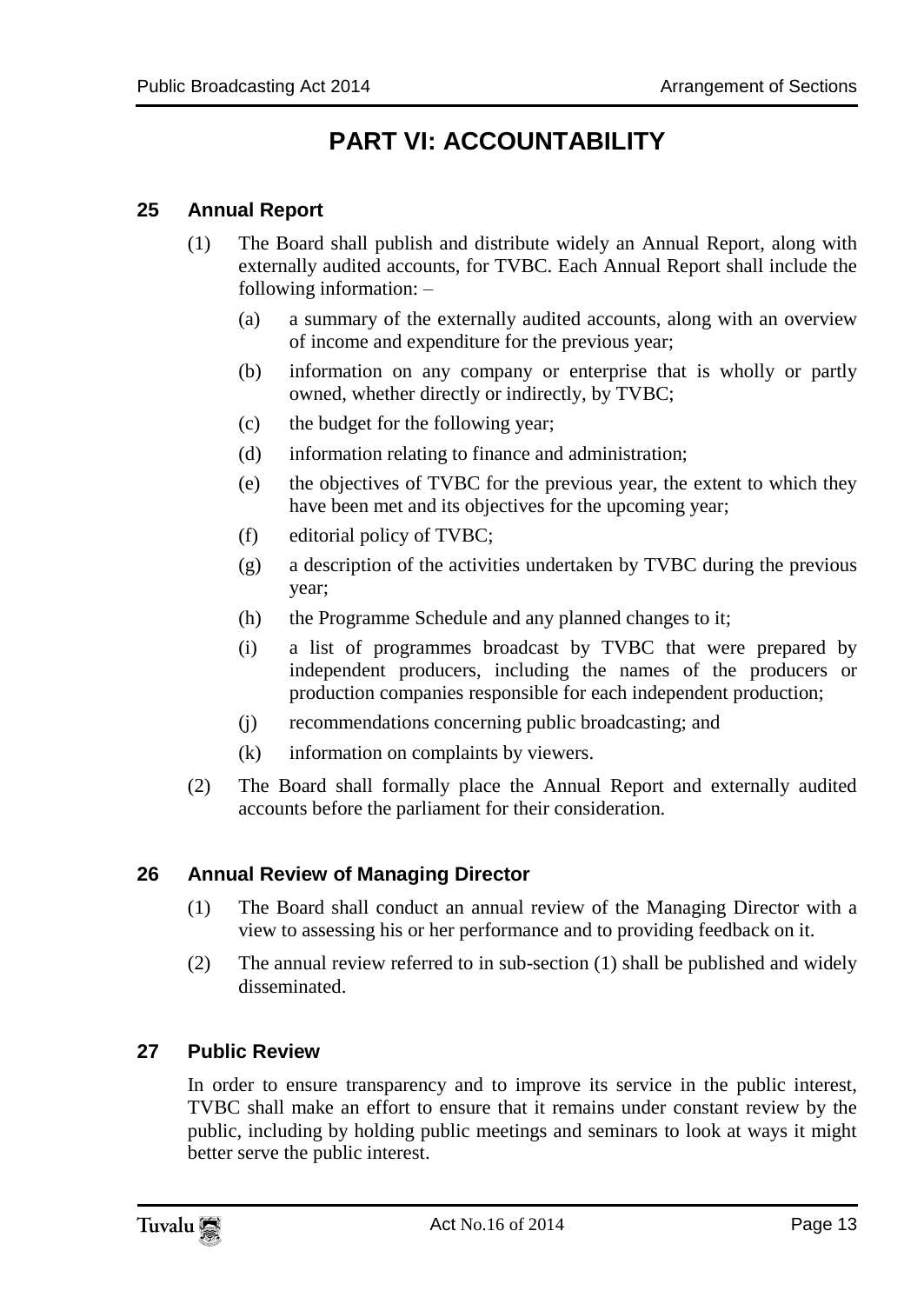#### <span id="page-13-0"></span>**28 Complaints Procedure**

- (1) TVBC shall develop a Code of Broadcasting Practice in consultation with interested stakeholders which shall govern its broadcasting practices and programme content.
- (2) The Code referred to in sub-section (1) shall, among other things, address the following issues: –
	- (a) accuracy, balance and fairness;
	- (b) privacy, harassment and subterfuge;
	- (c) protection of children and scheduling;
	- (d) portrayal of sexual conduct and violence, and the use of strong language;
	- (e) treatment of victims and those in grief;
	- (f) portrayal of criminal or anti-social behaviour;
	- (g) advertising;
	- (h) financial issues such as payment for information and conflicts of interest;
	- (i) discrimination; and
	- (j) leaked material and the protection of sources.
- (3) Individuals may lodge a complaint against TVBC for breach of the Code referred to in sub-section (1) and such complaints shall be dealt with by TVBC in a fair and balanced manner.
- <span id="page-13-1"></span>(4) To give effect to sub-section (3), TVBC shall establish an internal procedure for processing complaints.

### **PART VII: MISCELLANEOUS PROVISIONS**

#### <span id="page-13-2"></span>**29 Archives**

- (1) TVBC shall keep a master recording of all programmes broadcast for at least twenty-eight (28) days after they have been broadcast.
- (2) Where specific broadcast material is the subject of a dispute or complaint, TVBC shall keep a master recording of that broadcast material until the matter has been fully resolved.
- (3) TVBC shall establish a broadcasting archive, maintaining a store of material that is likely to be of historical interest to the people of Tuvalu.
- (4) TVBC shall, within its resources, endeavour to make as much as possible of this archival material available over the Internet.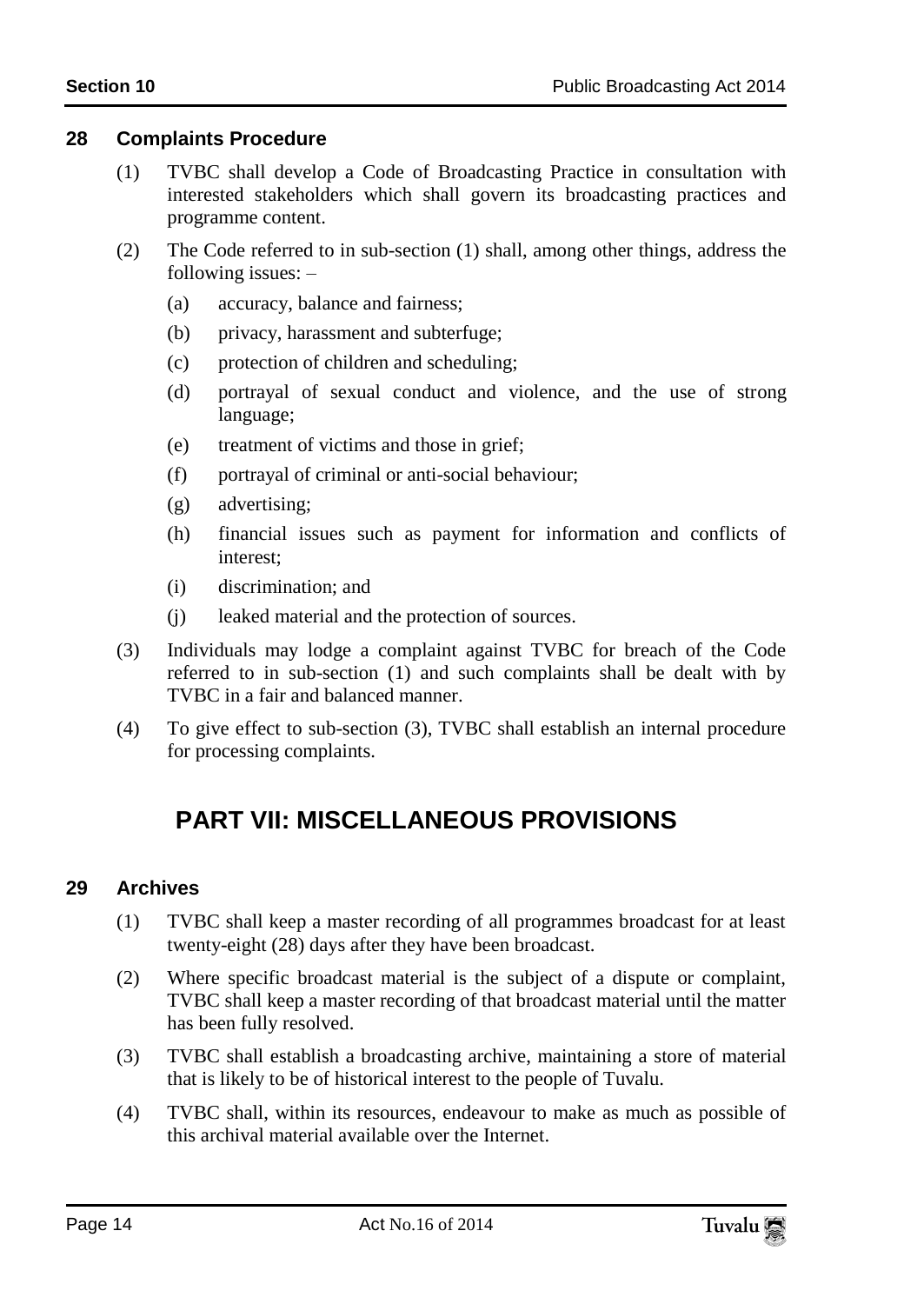#### <span id="page-14-0"></span>**30 Political Advertisements**

Except in accordance with the Laws of Tuvalu, TVBC shall not carry any advertisement for or on behalf of any political party or candidate for election to political office.

#### <span id="page-14-1"></span>**31 Enforcement by Broadcast Regulator**

- (1) The Minister for Communication and Transport shall monitor whether or not TVBC has complied with its obligations under the following provisions:–
	- (a) section 7(4), dealing with programming from independent producers;
	- (b) section 19, dealing with anti-competitive behaviour;
	- (c) section 23, dealing with advertising;
	- (d) section 24, dealing with sponsorship;
	- (e) section 27, dealing with public review of TVBC;
	- (f) section 28, dealing with complaints;
	- (g) section 29, dealing with archives; and
	- (h) section 30, dealing with political advertising.
- (2) Where the Minister for Communication and Transport has reasonable grounds to believe that TVBC is in breach of one of the obligations specified in subsection (1), it shall refer the matter to the Board, along with any views it may have as to the manner in which the breach should be addressed.
- (3) Where a period of more than three months has passed since Minister for Communication and Transport has referred a matter to the Board pursuant to sub-section (2), and steps have not been put in place with a view to addressing the breach, the Minister for Communication and Transport shall have the power to refer the matter to the courts.

### <span id="page-14-2"></span>**PART VIII: TRANSITIONAL AND FINAL PROVISIONS**

#### <span id="page-14-3"></span>**32 Existing Laws and Regulations**

Any laws or regulations which affect, or institutions with responsibility over, broadcasting shall not be affected by the coming into force of this Law, provided that any such laws, regulations or institutions are, at that time, deemed to be amended, repealed or terminated to the extent that they have been superseded, supplanted or contradict provisions in this Law.